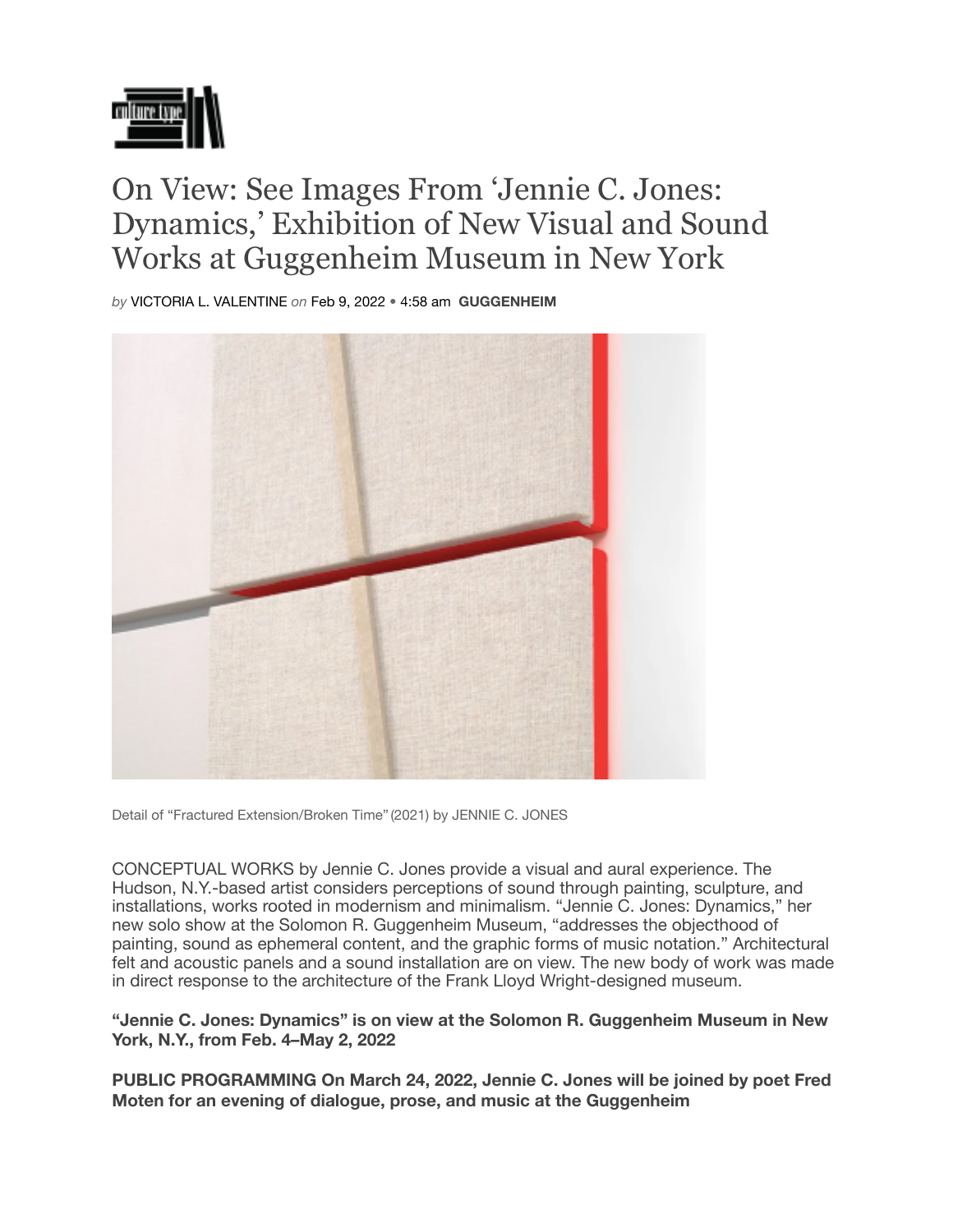

Installation view of "Jennie C. Jones: Dynamics," Solomon R. Guggenheim Museum (Feb. 4–May 2, 2022). Photo by David Heald, © Solomon R. Guggenheim Foundation, 2022



JENNIE C. JONES, "Neutral [clef] Structure 1st & 2nd," 2021 (acoustic panel and acrylic on canvas, diptych, 121.9 × 91.4 × 8.9 cm each). © Jennie C. Jones, Courtesy Alexander Gray Associates, New York, and PATRON Gallery, Chicago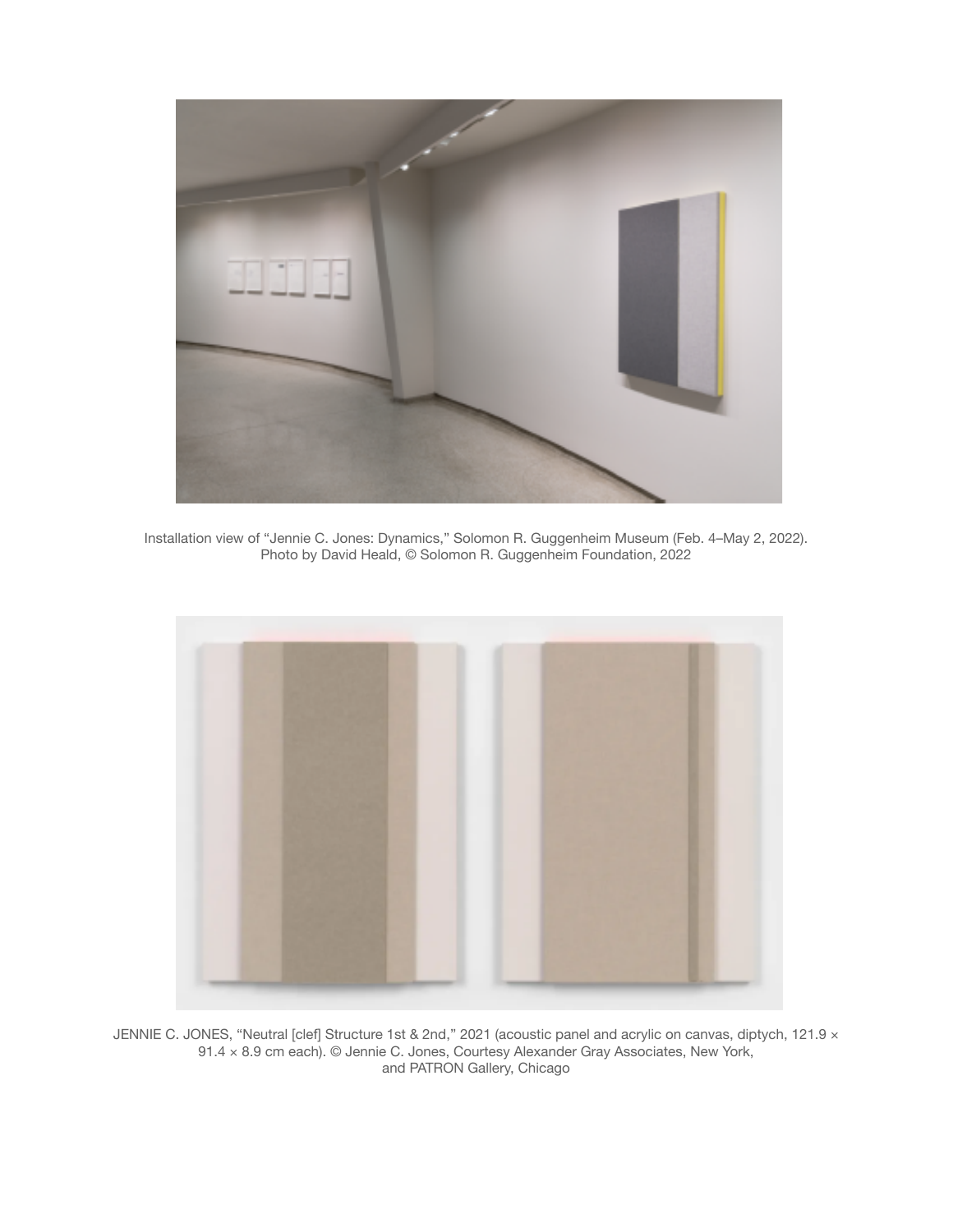

Installation view of "Jennie C. Jones: Dynamics," Solomon R. Guggenheim Museum (Feb. 4–May 2, 2022). Photo by David Heald, © Solomon R. Guggenheim Foundation, 2022



JENNIE C. JONES, "Red Tone Burst #2," 2021 (architectural felt panel and acrylic on canvas,  $77.5 \times 76.2 \times 6.3$  cm). © Jennie C. Jones, Courtesy Alexander Gray Associates, New York, and PATRON Gallery, Chicago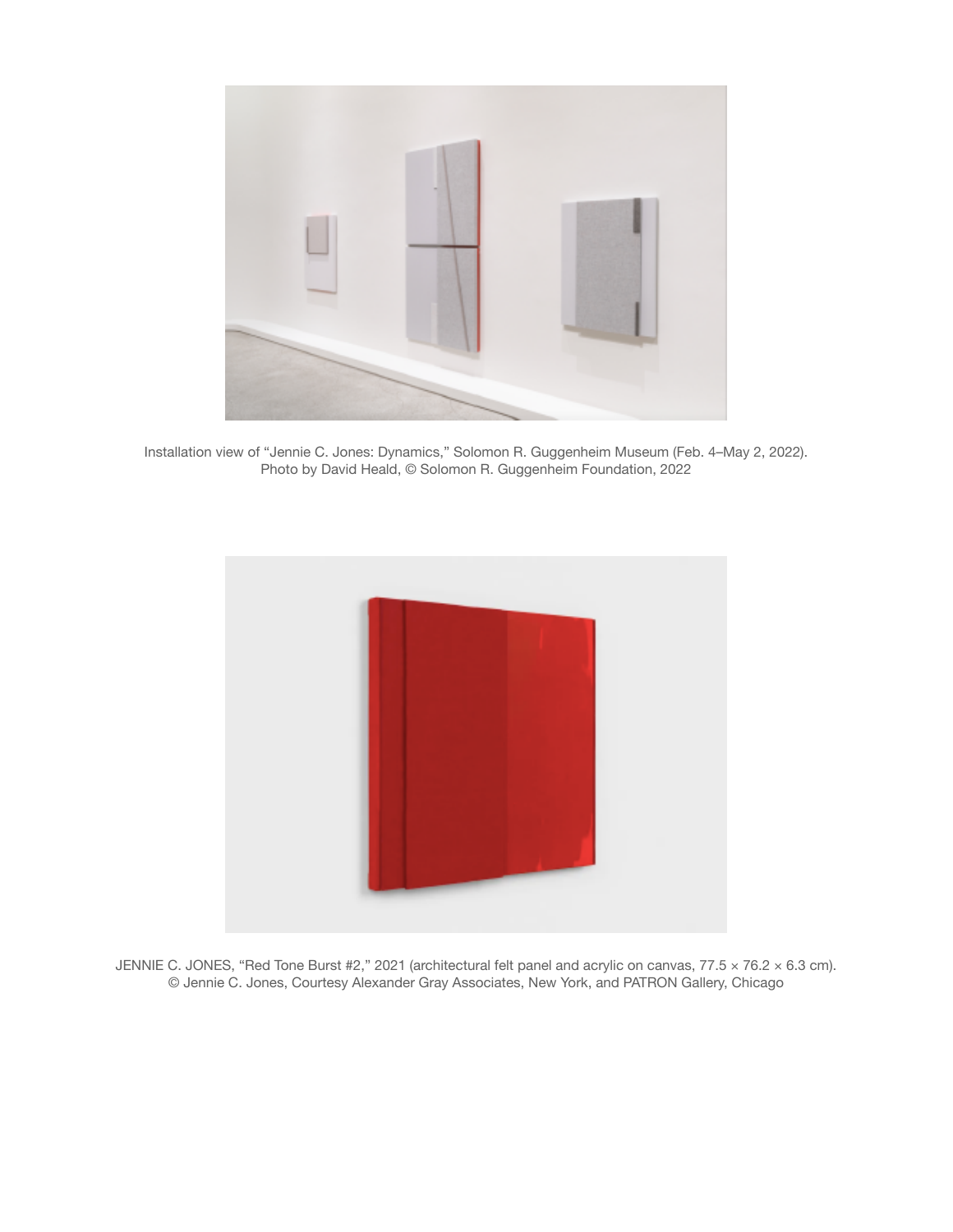

JENNIE C. JONES, "Split Bar, End Note," 2021 (acoustic panel and acrylic on canvas, diptych, 121.9 × 91.4 × 8.9 cm each). © Jennie C. Jones, Courtesy the artist; Alexander Gray Associates, New York; PATRON Gallery, Chicago



Installation view of "Jennie C. Jones: Dynamics," Solomon R. Guggenheim Museum (Feb. 4–May 2, 2022). Photo by David Heald, © Solomon R. Guggenheim Foundation, 2022